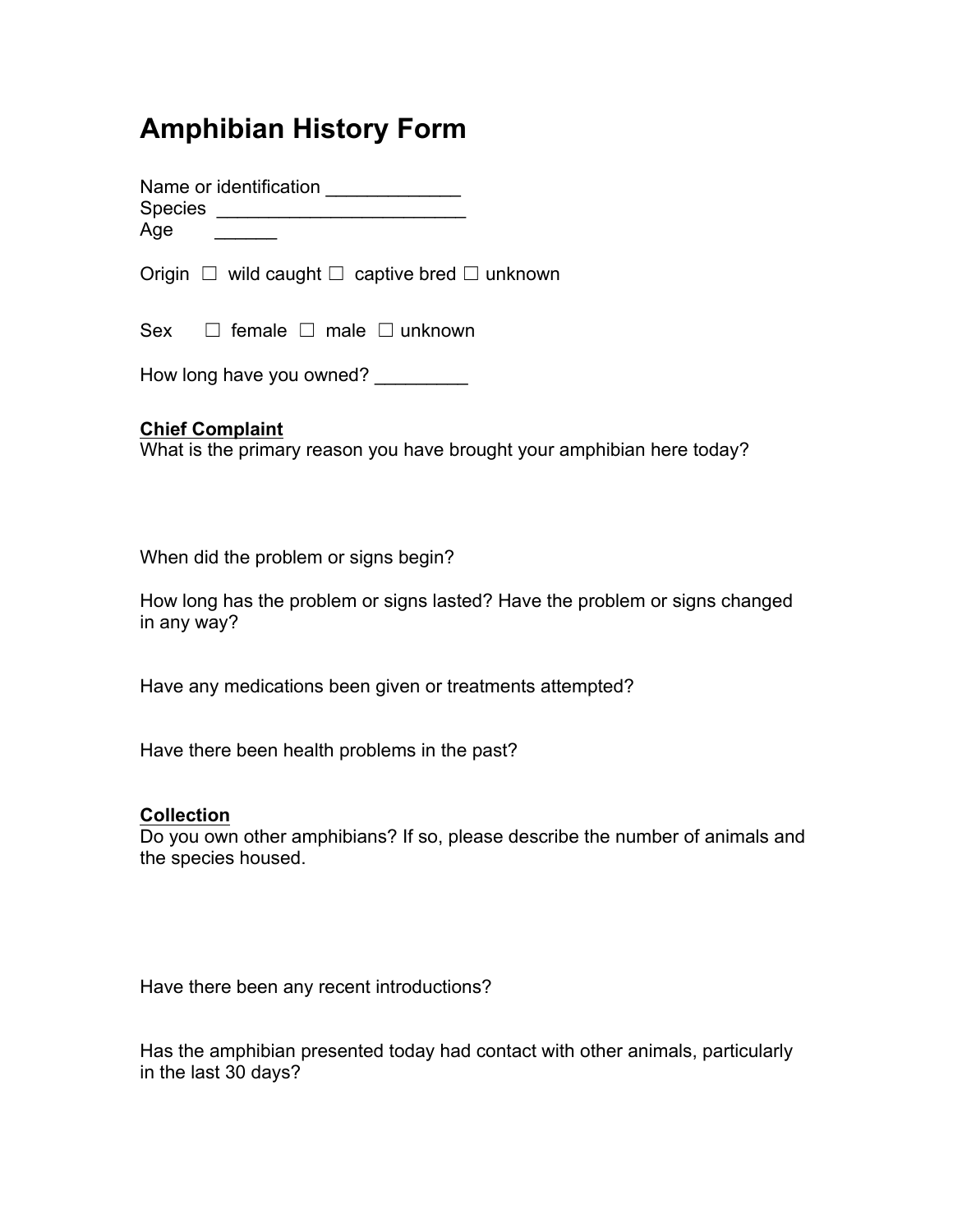#### **Environment**

What is the cage type?  $\Box$  terrestrial (land-dwelling)  $\Box$  arboreal (tall, climbing) ☐ semi-aquatic ☐ aquatic

What is the cage size?

The cage is made of...  $\Box$  glass  $\Box$  plastic/fiberglass  $\Box$  metal  $\Box$  wood

How is ventilation provided?

What is the cage substrate (what is used to line the bottom of the cage)?

List all cage furniture and accessories?

What cage cleaning methods are used?

What is the frequency of cleaning?

What is the temperature gradient or range?

Are there heat sources?

What is the humidity (high and low)?

What light sources are provided?

Is full-spectrum lighting used?

How old are the full-spectrum lights? How often are they changed?

How many hours of light are provided daily? How many hours of dark per day?

How are the heat and light source(s) placed relative to the thermometer(s)?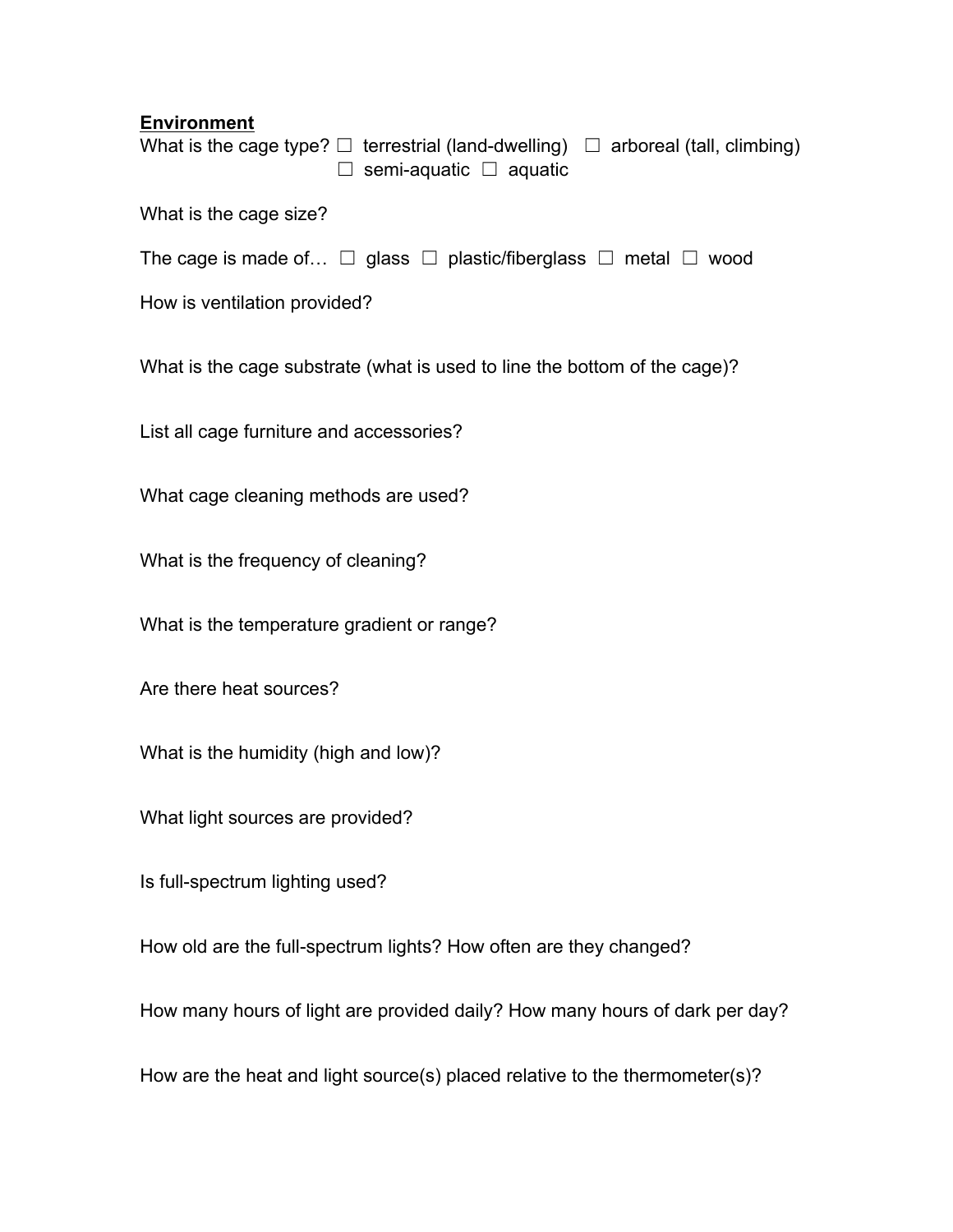Have any pesticides, aerosol sprays, or chemicals been used in the immediate vicinity of the amphibian environment?

| <b>Water Quality</b><br>What is the water source? $\Box$ city water or local well $\Box$ bottled water<br>distilled water $\Box$ reverse-osmosis<br>$\Box$                         |                                                                                                                                                                                                                                                                                                                                    |  |                                          |  |
|------------------------------------------------------------------------------------------------------------------------------------------------------------------------------------|------------------------------------------------------------------------------------------------------------------------------------------------------------------------------------------------------------------------------------------------------------------------------------------------------------------------------------|--|------------------------------------------|--|
| For city or well water, how are chlorine or chloramines removed?<br>$\Box$ aeration (aging) $\Box$ agitation<br>$\Box$ activated charcoal filtration<br>$\Box$ chemical treatments |                                                                                                                                                                                                                                                                                                                                    |  |                                          |  |
| What is the frequency of water changes?                                                                                                                                            |                                                                                                                                                                                                                                                                                                                                    |  |                                          |  |
| How often are filters cleaned or changed?                                                                                                                                          |                                                                                                                                                                                                                                                                                                                                    |  |                                          |  |
| Is the water heated? $\Box$ yes $\Box$ no<br>If yes, what is the water temperature range?                                                                                          |                                                                                                                                                                                                                                                                                                                                    |  |                                          |  |
| Is any type of water testing done? $\Box$ yes $\Box$ no<br>If yes, please provide latest results here:                                                                             |                                                                                                                                                                                                                                                                                                                                    |  |                                          |  |
|                                                                                                                                                                                    | рH<br><b>Nitrite</b><br><b>Nitrate</b><br>Dissolved O <sub>2</sub>                                                                                                                                                                                                                                                                 |  | Ammonia<br>Alkalinity<br><b>Hardness</b> |  |
| <b>Nutrition</b>                                                                                                                                                                   | $\mathbf{r}$ $\mathbf{r}$ $\mathbf{r}$ $\mathbf{r}$ $\mathbf{r}$ $\mathbf{r}$ $\mathbf{r}$ $\mathbf{r}$ $\mathbf{r}$ $\mathbf{r}$ $\mathbf{r}$ $\mathbf{r}$ $\mathbf{r}$ $\mathbf{r}$ $\mathbf{r}$ $\mathbf{r}$ $\mathbf{r}$ $\mathbf{r}$ $\mathbf{r}$ $\mathbf{r}$ $\mathbf{r}$ $\mathbf{r}$ $\mathbf{r}$ $\mathbf{r}$ $\mathbf{$ |  |                                          |  |

What is the diet? (What is offered and what is eaten?)

How long are prey items kept in with the animal?

Where are food items obtained?